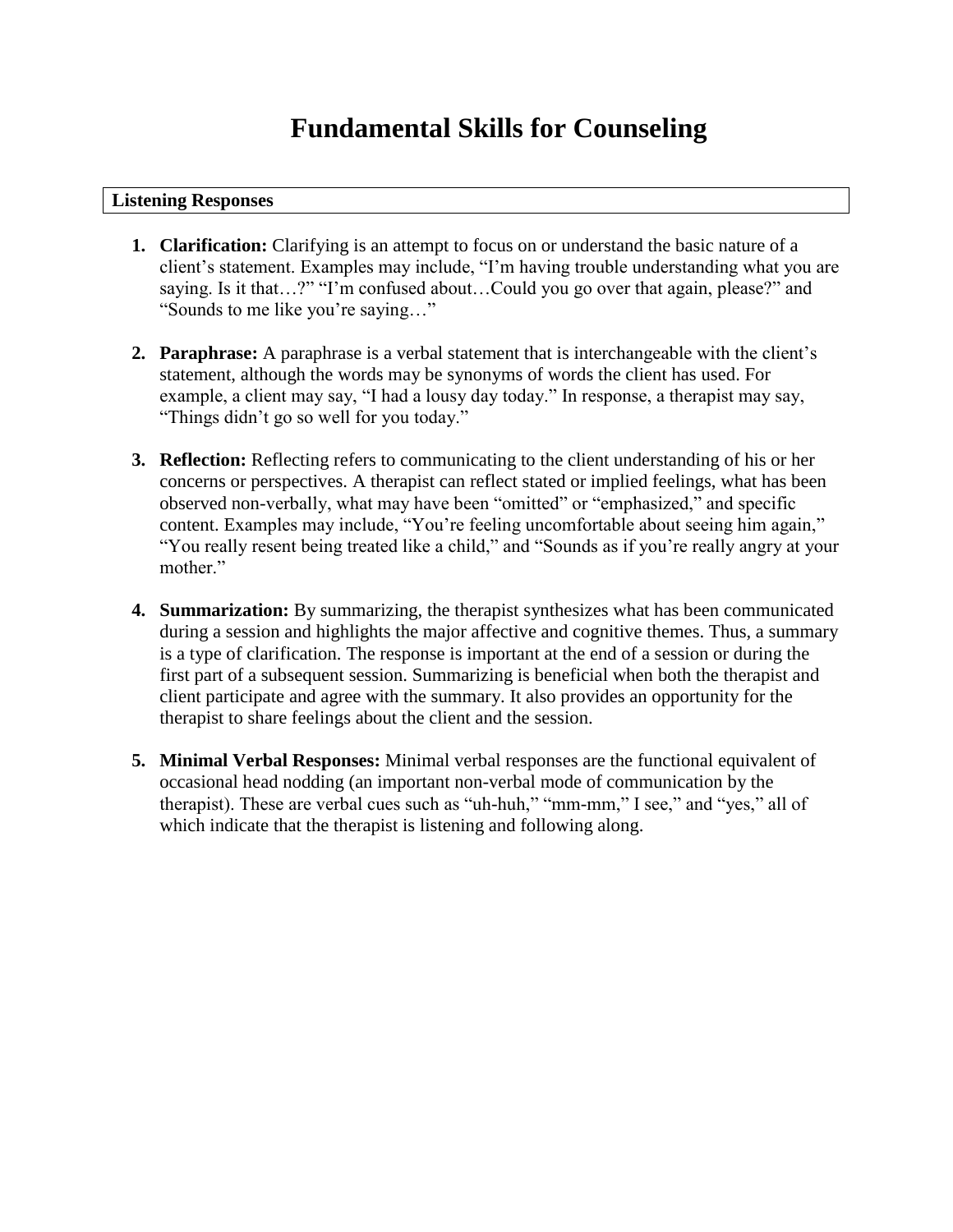## **Action Responses**

- **1. Probing:** Probes are open and close ended questions which are employed to obtain more information about something. Effectiveness of questions depends on the type used and the frequency of their use. It can be a fine line between obtaining information to help therapy progress and making the client feel like he or she is being interrogated.
	- **a. Close-Ended Probes**: Close or focused probes are useful if the therapist needs a particular fact or seeks specific information. These questions typically begin with words such as "are," "do," "can," "is," "did," and can be answered with a yes, no, or similar short response.
	- **b. Open-Ended Probes:** Open-ended probes have a number of purposes including beginning the interview ("What brings you into the clinic?"); encouraging the client to express more information ("Tell me more about that"); eliciting examples of particular behaviors, thoughts, or feelings so that the therapist can better understand the conditions contributing to the clients problem ("How did you respond after he said that to you?"); and developing client commitment to communicate by inviting the client to talk and guiding the client along a focused interaction.
	- **Note about questions:** Whenever possible, avoid the use of "why" questions. "Why" tends to elicit defensiveness for clients and assumes there is a "reason" to explain behavior and assumes there is a "cause and effect" relationship. Additionally, using other question starters (e.g., what, how, and in what way) elicit more detailed information.
- **2. Confronting:** Confronting involves providing the client with honest feedback about what is really going on. The confrontation may focus on genuineness, reflected in statements such as "I feel you really don't want to talk about this," "It seems to me you're playing games here," and "I'm wondering why you feel you always have to take the blame. What do you get out of that?" Sometimes the confrontation can focus on a discrepancy, reflected in statements such as "You say you're angry, yet you're smiling," and "On the one hand you seem hurt by not getting that job, but on the other hand you seem sort of relieved, too." An effective way of using confrontation is to send "I" messages, to "own" your responsibility for the confrontation by openly sharing your own genuine responses to the client or by focusing on avoidance or resistance.
- **3. Interpreting:** Interpreting occurs when the therapist adds something to the client's statement or tries to help the client understand his or her underlying feelings, their relation to the verbal message, and the relation of both to the current situation. For example, the client might say, "I just can't bring myself to write that report. I always put it off and it's hanging me up right now." In response, the therapist might say, "You seem to resent having to do something you don't want to do." If the interpretation is useful, it will add to